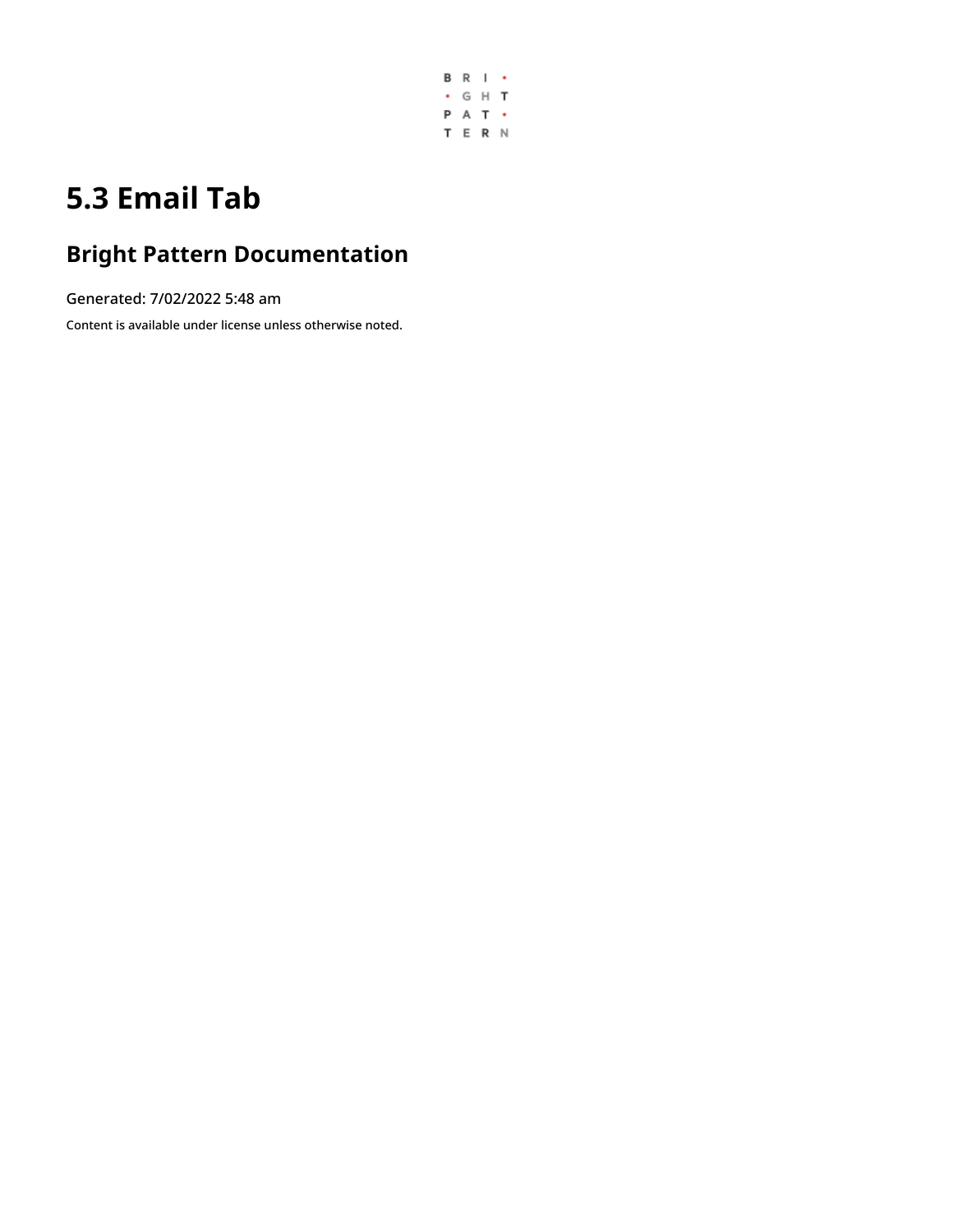### **Table of Contents**

<span id="page-1-0"></span>

| Email                                                          |  |
|----------------------------------------------------------------|--|
| <b>Screen Properties</b>                                       |  |
| Account tab                                                    |  |
| <b>Email address</b>                                           |  |
| Display name                                                   |  |
| Server type                                                    |  |
| POP3 Properties                                                |  |
| <b>Incoming Mail</b>                                           |  |
| Server type<br>Host                                            |  |
| Connection security                                            |  |
| Port<br><b>Username</b>                                        |  |
| Password                                                       |  |
| Retrieval interva<br>Enabled                                   |  |
| Last error                                                     |  |
| Test                                                           |  |
| Bulk delete received emai<br><b>Outgoing Mail</b>              |  |
| Server type                                                    |  |
| Host<br>Connection security                                    |  |
| Port                                                           |  |
| Server requires authentication                                 |  |
| Username<br>Password                                           |  |
| Test                                                           |  |
| Microsoft Exchange Web Services Properties                     |  |
| <b>EWS URL</b><br><b>Username</b>                              |  |
| Password                                                       |  |
| Retrieval interval                                             |  |
| Enabled                                                        |  |
| Last error<br>Bulk delete received email                       |  |
| Services tab                                                   |  |
| Default service                                                |  |
|                                                                |  |
| Default priority                                               |  |
| Customer reply priority                                        |  |
| Ignore Reply-To Header                                         |  |
| Set Language Skill Based on Detected Language                  |  |
|                                                                |  |
| Insert thread id in email subject                              |  |
| <b>Optional Filters</b>                                        |  |
| Language                                                       |  |
| Keywords                                                       |  |
| Service and Priority                                           |  |
| Natural Language Understanding                                 |  |
| Integration account                                            |  |
| Salesforce.com synchronization                                 |  |
| Integration account                                            |  |
| <b>Case Fields Tab</b><br>Parse email Subject into case fields |  |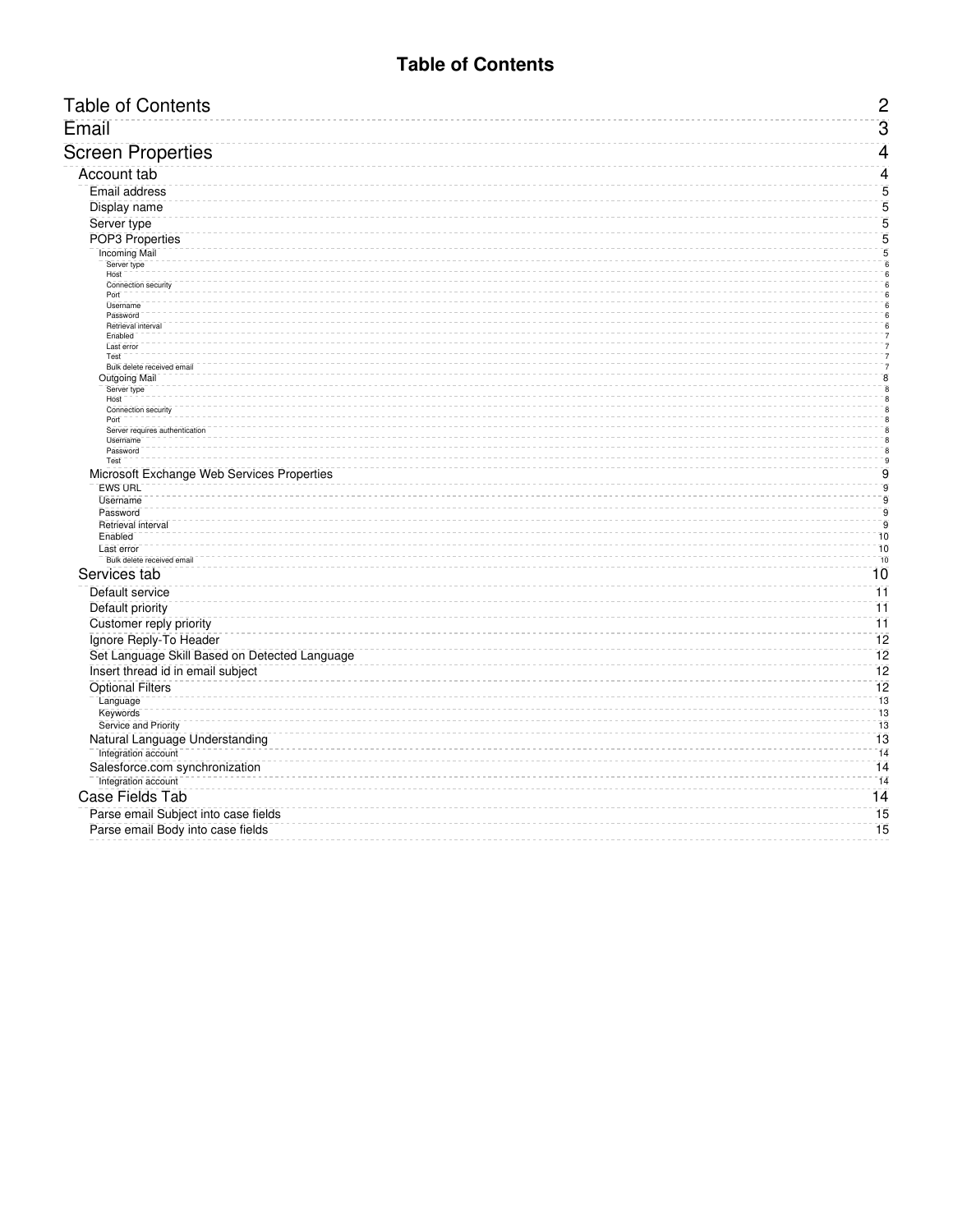- 1. REDIRECT [5.3:Agent-guide/Work/CasesEmail/CasesEmailandThreads](https://help.brightpattern.com/5.3:Agent-guide/Work/CasesEmail/CasesEmailandThreads)
- 1. REDIRECT [5.3:Contact-center-administrator-guide/CallCenterConfiguration/KnowledgeBase](https://help.brightpattern.com/5.3:Contact-center-administrator-guide/CallCenterConfiguration/KnowledgeBase)
- 1. REDIRECT [5.3:Contact-center-administrator-guide/CallCenterConfiguration/Omni-ChannelRouting](https://help.brightpattern.com/5.3:Contact-center-administrator-guide/CallCenterConfiguration/Omni-ChannelRouting)
- 1. REDIRECT [5.3:Contact-center-administrator-guide/ScenarioEntries/Email](https://help.brightpattern.com/5.3:Contact-center-administrator-guide/ScenarioEntries/Email)
- 1. REDIRECT [5.3:Agent-guide/Work/CasesEmail/CasesEmailandThreads](https://help.brightpattern.com/5.3:Agent-guide/Work/CasesEmail/CasesEmailandThreads)
- 1. REDIRECT [5.3:Contact-center-administrator-guide/ServicesandCampaigns/PropertiesTab](https://help.brightpattern.com/5.3:Contact-center-administrator-guide/ServicesandCampaigns/PropertiesTab)

# <span id="page-2-0"></span>**Email**

The logic of processing of an inbound email interaction is initially determined by the email address that was used by the email sender. In the simplest case, such email addresses can correspond to your email services (e.g., your *sales@company-name.com* and *support@company-name.com* may be associated with your *Sales* and *Support* services, respectively). In a more complex configuration, you may want to apply some keyword-based analysis of email texts to associated emails with appropriate services (e.g., an email coming to *support@company-name.com* can be further categorized into *Smartphone Support* and *Tablet Support* services based on the presence of the words*phone* and *tablet* in the text of email messages).

The logical entity that describes the association between email addresses and keywords on the one hand and email services, on the other hand, is called *email scenario entry.* Unlike the other types of scenario entries, the email entries do not currently refer to any actual scenarios. All information required for association of incoming emails with services in the current release is contained in the configuration settings of the email entries themselves.

Note that before you configure an email scenario entry, you should set up a correspondingemail [service.](https://help.brightpattern.com/5.3:Contact-center-administrator-guide/ServicesandCampaigns/EmailTab/?action=html-localimages-export#topic_contact-center-administrator-guide.2Fservicesandcampaignsoverview) If you plan any keyword-based categorization, it may also be easier to define upfront all of the known services to which the emails arriving via this entry may be attributed. Once the email entry is set up according to your initial needs, you can add more services and update the categorization rules at any time.

**Note:** Bright Pattern Contact Center stores all processed emails for activity history, reporting, and quality management purposes. These storage practices may not coincide with the general email retention policies of your organization. For compliance with such general retention policies, we recommend that you always store copies of all emails received to and sent from the email addresses used for email scenario entries.

Email scenario entries are managed in the Contact Center Administrator application. To set up and manage email scenario entries, navigate to *Configuration > Scenario Entries > Email*.

**Note:** This option is visible and available to you only if the email management capability is enabled for your contact center at the service provider level.

If you have no email scenario entries set up, create them by clicking the "+" button. Once you have added an email scenario entry, screen properties will be visible on the right-hand pane of the screen.

**Note**: Email attachment limits are set by the service provider. By default, these limits are:

- Single email attachment size: 10 MB
- Single email with attachments size: 25 MB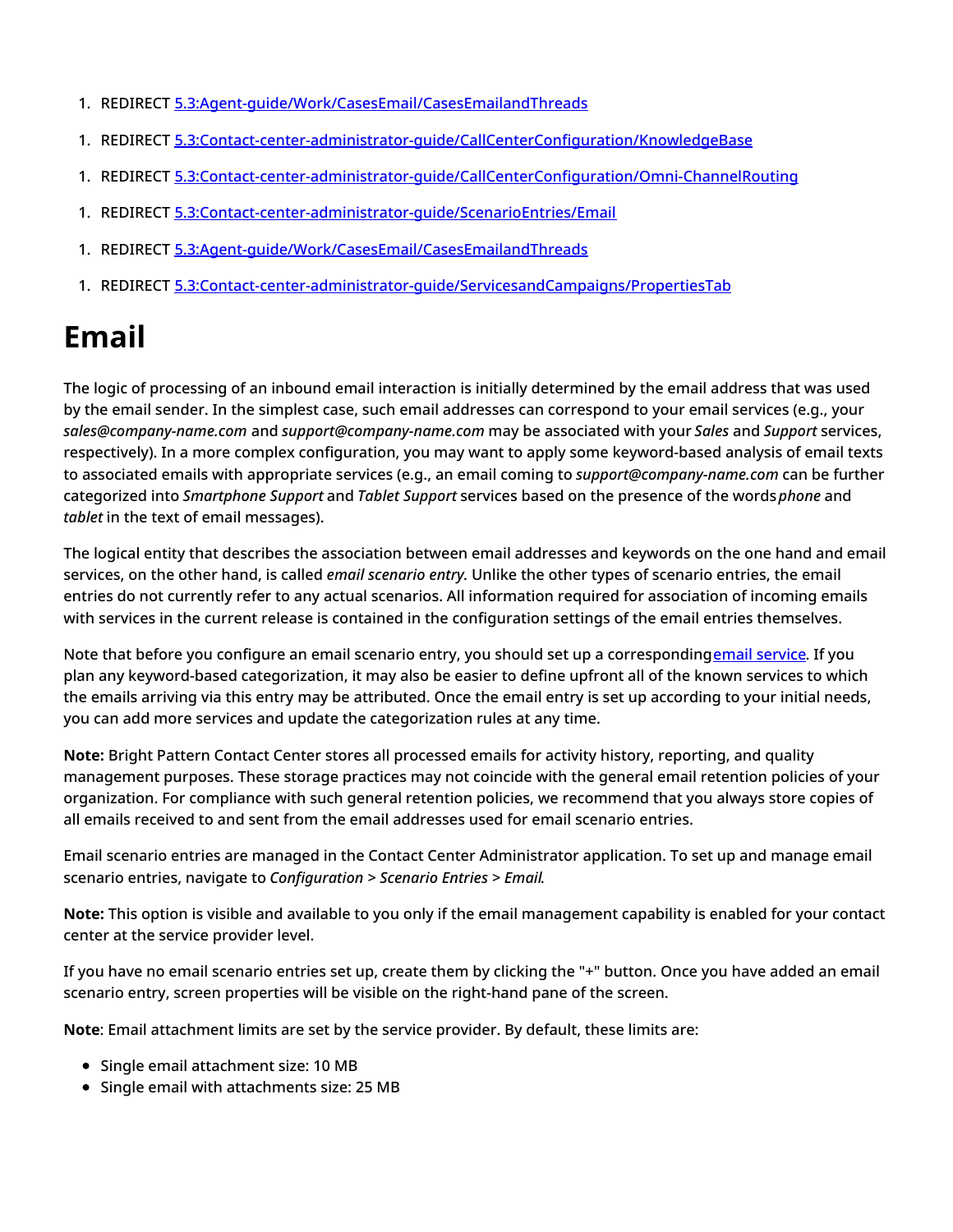|                      | <b>Case Fields</b><br><b>Services</b><br><b>Account</b> |  |  |  |
|----------------------|---------------------------------------------------------|--|--|--|
|                      |                                                         |  |  |  |
| Email address:       | sunnysidehotelandspa@gmail.com                          |  |  |  |
| Display name:        | sunnysidehotelandspa@gmail.com                          |  |  |  |
|                      |                                                         |  |  |  |
| Server type:         | POP3/SMTP<br>v                                          |  |  |  |
| <b>Incoming Mail</b> |                                                         |  |  |  |
| Server               | POP <sub>3</sub>                                        |  |  |  |
| Host:                | pop.gmail.com                                           |  |  |  |
| Connection           | $\bigcirc$ none                                         |  |  |  |
| security             | O negotiate encryption in a plain connection (STARTTLS) |  |  |  |
|                      | le use an encrypted connection (TLS)                    |  |  |  |
| Port:                | 995                                                     |  |  |  |
| Username:            | sunnysidehotelandspa@gmail.com                          |  |  |  |
| Password:            | 00000000                                                |  |  |  |
| Retrieval interval:  | 15<br>seconds                                           |  |  |  |
| Enabled:             | ✔                                                       |  |  |  |
|                      | <b>Test</b>                                             |  |  |  |
| Last error:          |                                                         |  |  |  |
|                      |                                                         |  |  |  |
| <b>Outgoing Mail</b> |                                                         |  |  |  |
|                      |                                                         |  |  |  |
| Server               | <b>SMTP</b>                                             |  |  |  |
| Host:                | smtp.gmail.com                                          |  |  |  |
| Connection           | $\bigcirc$ none                                         |  |  |  |
| security             | O negotiate encryption in a plain connection (STARTTLS) |  |  |  |
|                      | lacktriangleright use an encrypted connection (TLS)     |  |  |  |
| Port:                | 465                                                     |  |  |  |
| Server requires      | ✔                                                       |  |  |  |

# <span id="page-3-0"></span>**Screen Properties**

The screen properties for email scenario entries are organized into three tabs:*Account*, *Services*, and *Case Fields*. The settings for each tab are described as follows.

## <span id="page-3-1"></span>**Account tab**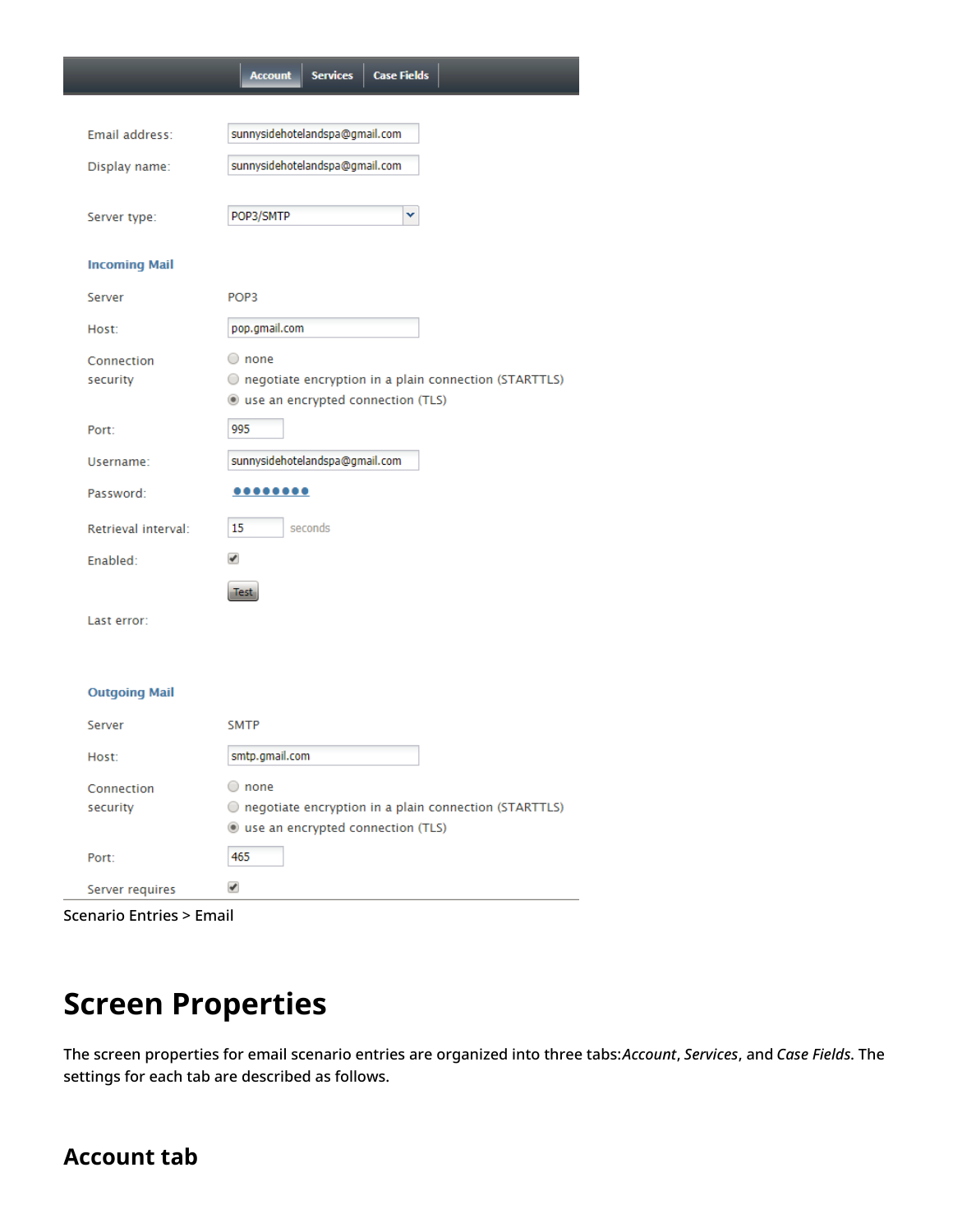### <span id="page-4-0"></span>**Email address**

*Email address* is the address that customers will use to send emails to a specific service or a range of services. This address will also appear in the *From:* field of corresponding email replies as well as any outbound emails related to services associated with this scenario entry. This parameter is mandatory.

### <span id="page-4-1"></span>**Display name**

*Display name* is the name that will be shown for the email address that customers will use to send emails to a specific service or a range of services (e.g., "Bright Pattern Support" is a display name for "support@brightpattern.com"). This parameter is mandatory.

### <span id="page-4-2"></span>**Server type**

*Server type* defines what protocols are used to send and retrieve email messages. The POP3/SMTP protocol is supported, as is the Microsoft Exchange Web Services protocol.

The pull-down menu provides two options: POP3/SMTP and Microsoft Exchange. The email settings that follow are dependent on the server type that you select.

| Server type:         | POP3/SMTP                 |
|----------------------|---------------------------|
|                      | POP3/SMTP                 |
|                      | Microsoft exchange        |
| <b>Incoming Mail</b> | powered by Bright Pattern |

POP3 and Microsoft Exchange server types are supported

Microsoft Exchange email retrieval and email sending is supported as of Bright Pattern Contact Center version 3.15. The protocol works for users who have on-premise Microsoft Exchange 2013 accounts with only the Exchange Web Services protocol available (i.e., for users who without POP3), as well as for users who plan to move to an Outlook365 managed service. The protocol works with Exchange 2013, Outlook.com, and Hotmail.com managed services.

### <span id="page-4-3"></span>**POP3 Properties**

Selecting server type POP3/SMTP will bring up the following properties for Incoming Mail and Outgoing Mail.

### <span id="page-4-4"></span>**Incoming Mail**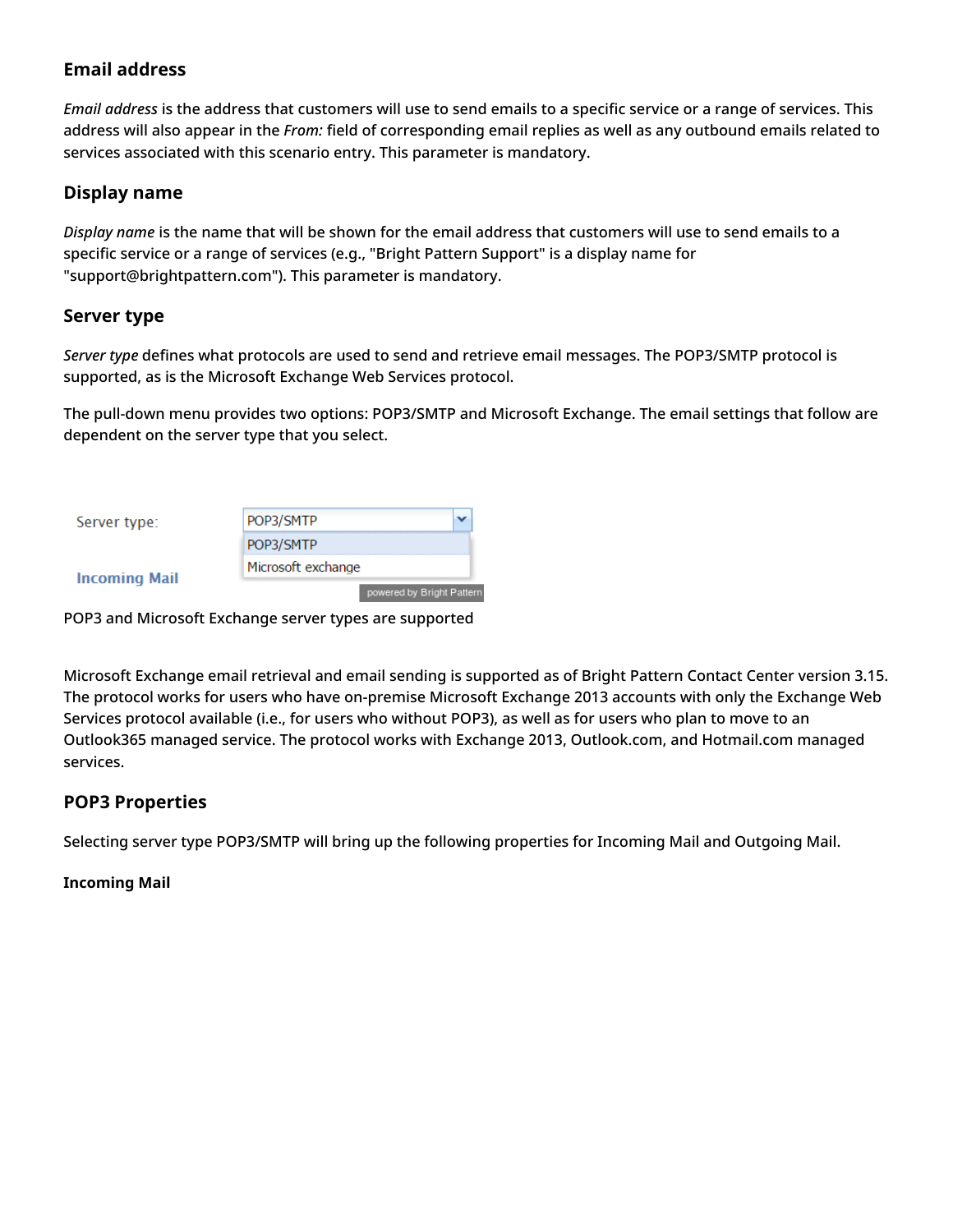#### **Incoming Mail**

| Server                 | POP <sub>3</sub>                                                                                                        |
|------------------------|-------------------------------------------------------------------------------------------------------------------------|
| Host:                  | your-host                                                                                                               |
| Connection<br>security | none<br>negotiate encryption in a plain connection (STARTTLS)<br>use an encrypted connection (TLS/SSL v3)<br>$^{\circ}$ |
| Port:                  | 995                                                                                                                     |
| Username:              | xxpopuser                                                                                                               |
| Password:              |                                                                                                                         |
| Retrieval interval:    | seconds<br>15                                                                                                           |
| Enabled:               |                                                                                                                         |
| Last error:            |                                                                                                                         |
|                        | es:<br>powered by Bright Pattern                                                                                        |

Email Incoming Mail properties

#### <span id="page-5-0"></span>**Server type**

Server type is the type of server used for the transmission of email messages to the email address. It is read-only. The POP3 protocol is supported.

#### <span id="page-5-1"></span>**Host**

*Host* is the name of the host where the server is run. This parameter is mandatory.

#### <span id="page-5-2"></span>**Connection security**

*Connection security* provides indication of whether a cryptographic protocol (TLS or SSL) will be used to secure this connection.

- For a nonsecure connection, select **none**.
- To negotiate encryption in a plain connection, select**negotiate encryption in a plain connection (STARTTLS)**.
- For an immediate secure connection, select **use an encrypted connection (TLS/SSL v3)**.

#### <span id="page-5-3"></span>**Port**

*Port* is the port assigned to the server on the host. This parameter is mandatory.

#### <span id="page-5-4"></span>**Username**

*Username* is the username for email client authentication. This parameter is mandatory.

#### <span id="page-5-5"></span>**Password**

*Password* is the password for email client authentication. This parameter is mandatory.

#### <span id="page-5-6"></span>**Retrieval interval**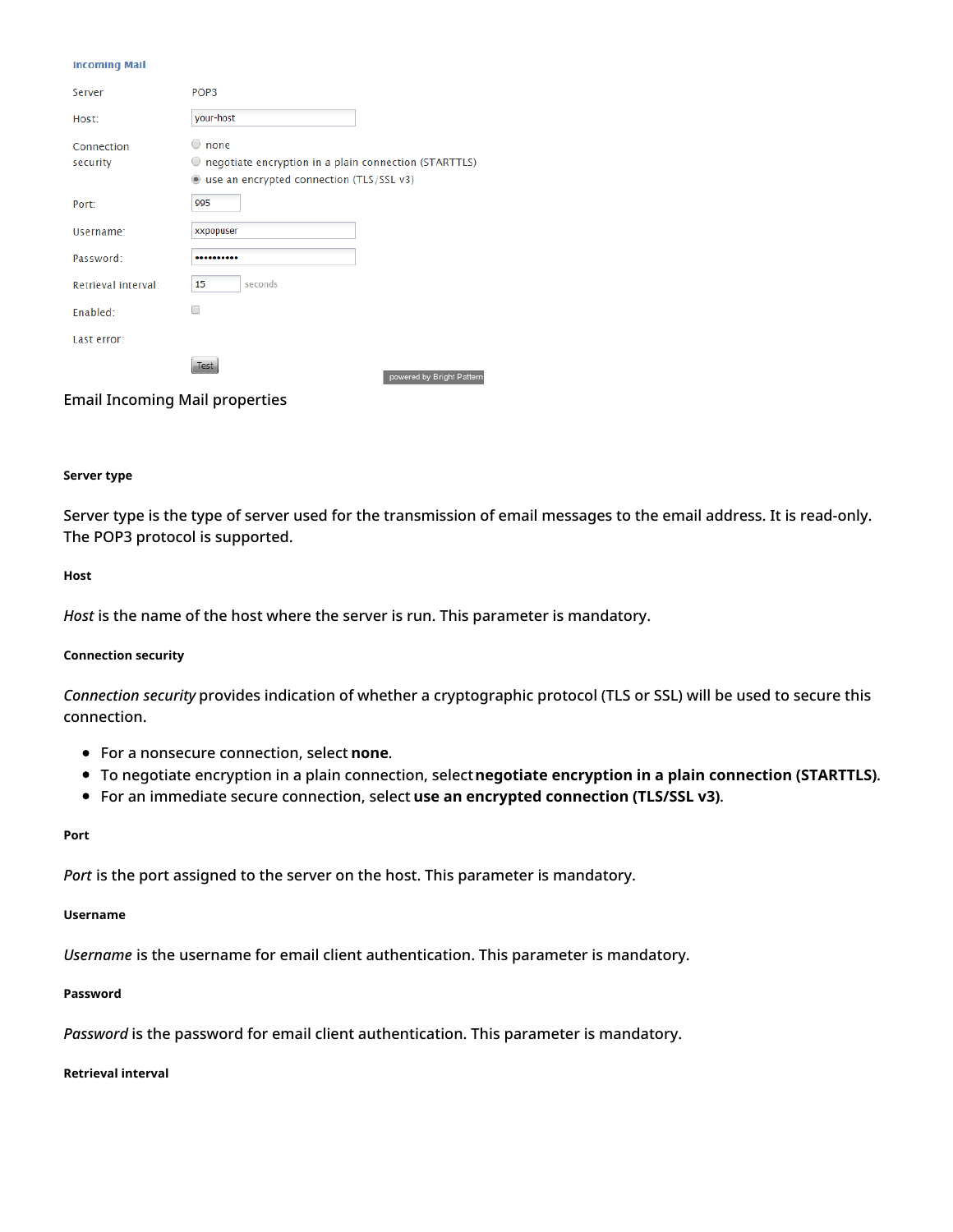*Retrieval interval* is the mail retrieval period. By default, the account is checked for the presence of new mail every 15 seconds. Some POP3 mail servers may be configured to lock out accounts that access mailboxes at this rate due to excessive activity. If this is the case, use this *Incoming Mail, Retrieval interval* parameter to increase the retrieval period to any value between 15 and 86400 seconds.

#### <span id="page-6-0"></span>**Enabled**

*Enabled* indicates whether the account is currently enabled. Accounts can be disabled manually or automatically, as described. Accounts can only be enabled manually.

After incoming emails have been retrieved for processing, Bright Pattern Contact Center normally deletes those emails from the mailbox. However, if the POP3 server is configured for read-only access, the emails will stay in the mailbox and will be retrieved repeatedly until the system runs out of disk space. To prevent this from happening, the system will automatically disable the email account if an attempt to delete incoming mail returns an error from the POP3 server.

If an account is disabled, you should check the*Last error* message. If the message indicates that the account has been disabled for the aforementioned reason, reconfigure your POP3 server for full access, and enable the account manually.

#### <span id="page-6-1"></span>**Last error**

In case the account has been disabled automatically (see above), the*Last error* parameter displays the error message that caused the system to disable the account. This parameter is read-only.

<span id="page-6-2"></span>**Test**

The *Test* button is used to verify the correctness of your connection settings.

#### <span id="page-6-3"></span>**Bulk delete received email**

This button allows you to delete emails received by the system in bulk. Specifically, when the button is selected a window pops, which allows you to configure emails to be deleted that were received between a range of dates and hours for a selected time zone. Note that you must select the **Delete** button in the window in order to confirm the bulk deletion.

**Note**: This button is available to users with credentials for the Service Provider application*only*. That is, you must log in to the Contact Center Administrator application with your system credentials (e.g., *sys:user\_name*).

| Bulk delete received email                                                         |                                                 |  |  |
|------------------------------------------------------------------------------------|-------------------------------------------------|--|--|
| This is a last resort feature and should only be used for emails imported in error |                                                 |  |  |
| Between:                                                                           | and $1/2/22$<br>ఆ<br>1/1/22<br>h:mm a<br>h:mm a |  |  |
| Timezone:                                                                          | +00:00 Etc/UTC<br>v                             |  |  |
| Subject:                                                                           | Duplicate import                                |  |  |
|                                                                                    |                                                 |  |  |
|                                                                                    | Delete<br>Cancel                                |  |  |

Deletion of emails in bulk is reserved for service providers only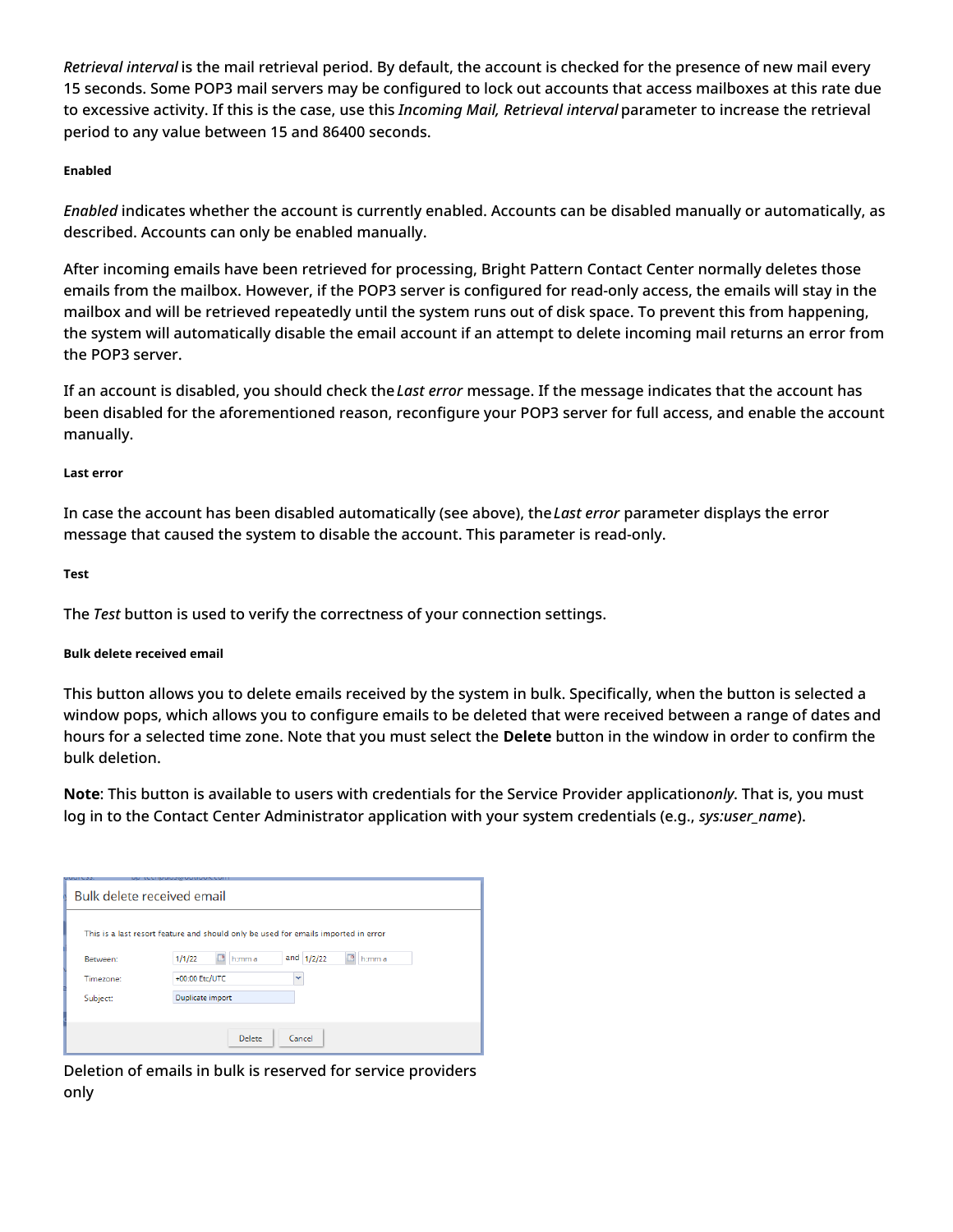### <span id="page-7-0"></span>**Outgoing Mail**

#### **Outgoing Mail**

| Server                             | <b>SMTP</b>                                                                                                          |
|------------------------------------|----------------------------------------------------------------------------------------------------------------------|
| Host:                              | your-host                                                                                                            |
| Connection<br>security             | none<br>negotiate encryption in a plain connection (STARTTLS)<br>use an encrypted connection (TLS/SSL v3)<br>$\circ$ |
| Port:                              | 25                                                                                                                   |
| Server requires<br>authentication: | $\overline{\mathcal{L}}$                                                                                             |
| Username:                          | popuser                                                                                                              |
| Password:                          |                                                                                                                      |
|                                    | Test<br>powered by Bright Pattern                                                                                    |

#### Email Outgoing Mail settings

#### <span id="page-7-1"></span>**Server type**

*Server type* defines what protocols are used to send and retrieve email messages. It is read-only. The SMTP protocol is supported.

#### <span id="page-7-2"></span>**Host**

*Host* is the name of the host where the server is run. This parameter is mandatory.

#### <span id="page-7-3"></span>**Connection security**

*Connection security* provides indication of whether a cryptographic protocol (TLS or SSL) will be used to secure this connection.

- For a nonsecure connection, select **none**.
- To negotiate encryption in a plain connection, select**negotiate encryption in a plain connection (STARTTLS)**.
- For an immediate secure connection, select **use an encrypted connection (TLS/SSL v3)**.

#### <span id="page-7-4"></span>**Port**

*Port* is the port assigned to the server on the host. This parameter is mandatory.

#### <span id="page-7-5"></span>**Server requires authentication**

Selecting the *Server requires authentication* checkbox forces the user to enter a username and password for email client authentication. If you do not select the checkbox, a username and password will not be necessary.

#### <span id="page-7-6"></span>**Username**

*Username* is the username for email client authentication. This parameter is mandatory.

#### <span id="page-7-7"></span>**Password**

*Password* is the password for email client authentication. This parameter is mandatory.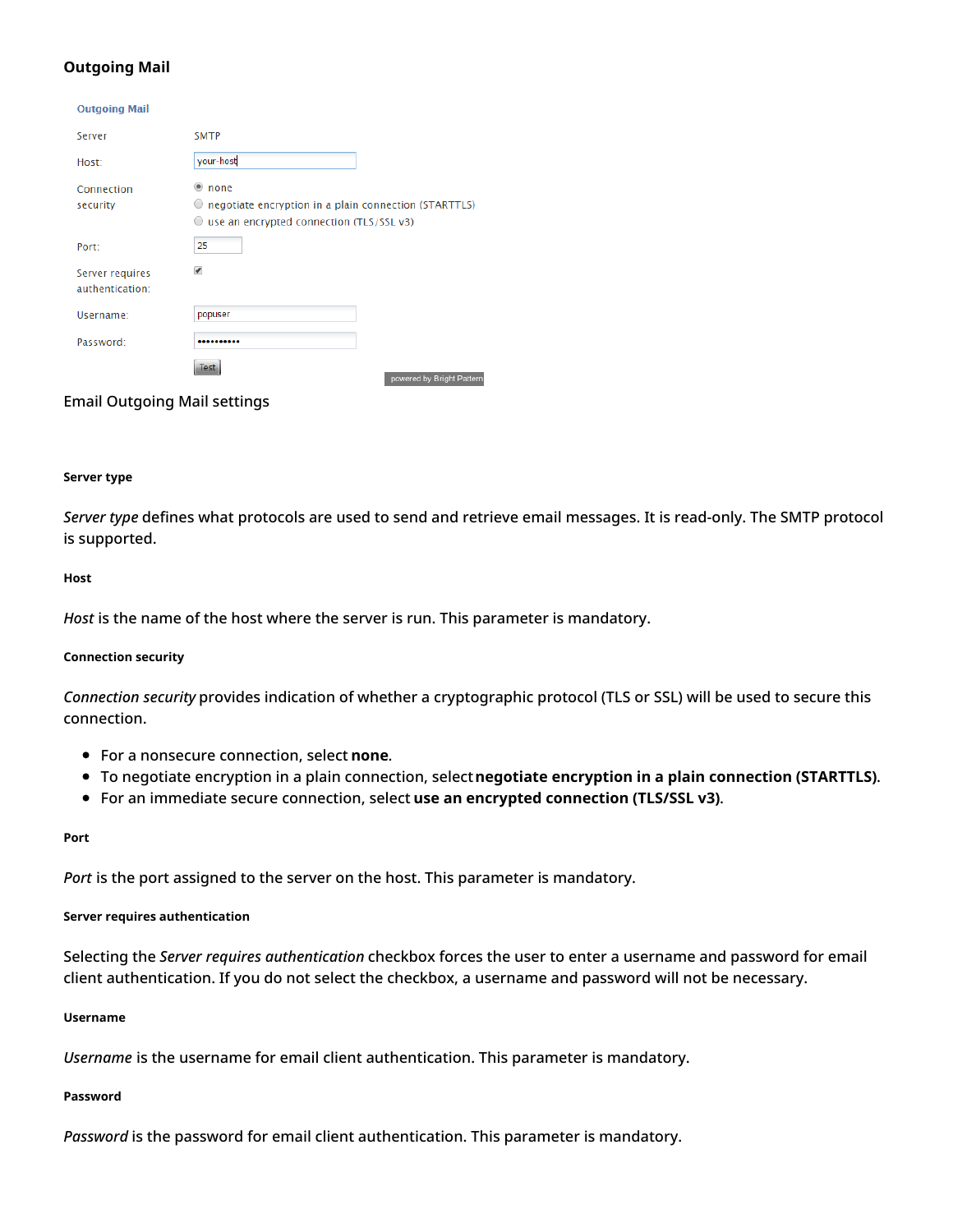The *Test* button is used to verify the correctness of your connection settings.

### <span id="page-8-1"></span>**Microsoft Exchange Web Services Properties**

Selecting server type **Microsoft exchange** will bring up the following properties for Incoming Mail and Outgoing Mail.

Note that Microsoft Exchange Web Services (EWS) consumes extra memory when processing email attachments. It will consume approximately 4 times the size of a single email attachment sent in a message. For example, if the single attachment is 15 MB, you will need an extra 60 MB allocated to the email service.

|                                       | <b>Services</b><br><b>Account</b> |
|---------------------------------------|-----------------------------------|
|                                       |                                   |
| Email address:                        | popuser@your-company.com          |
| Display name:                         | Popuser                           |
|                                       |                                   |
| Server type:                          | Microsoft exchange<br>v           |
| <b>Microsoft Exchange Web Service</b> |                                   |
| <b>FWS URL:</b>                       |                                   |
| Username:                             | popuser@your-company.com          |
| Password:                             |                                   |
| Retrieval interval:                   | 15<br>seconds                     |
| Fnabled:                              | ┓                                 |
| Last error:                           | powered by Rright Detterr         |

Microsoft Exchange Web Services settings

### <span id="page-8-2"></span>**EWS URL**

*EWS URL* is the Exchange Web Services URL from which the email will be retrieved.

### <span id="page-8-3"></span>**Username**

*Username* is the username for email client authentication. This parameter is mandatory.

### <span id="page-8-4"></span>**Password**

*Password* is the password for email client authentication. This parameter is mandatory.

### <span id="page-8-5"></span>**Retrieval interval**

<span id="page-8-0"></span>**Test**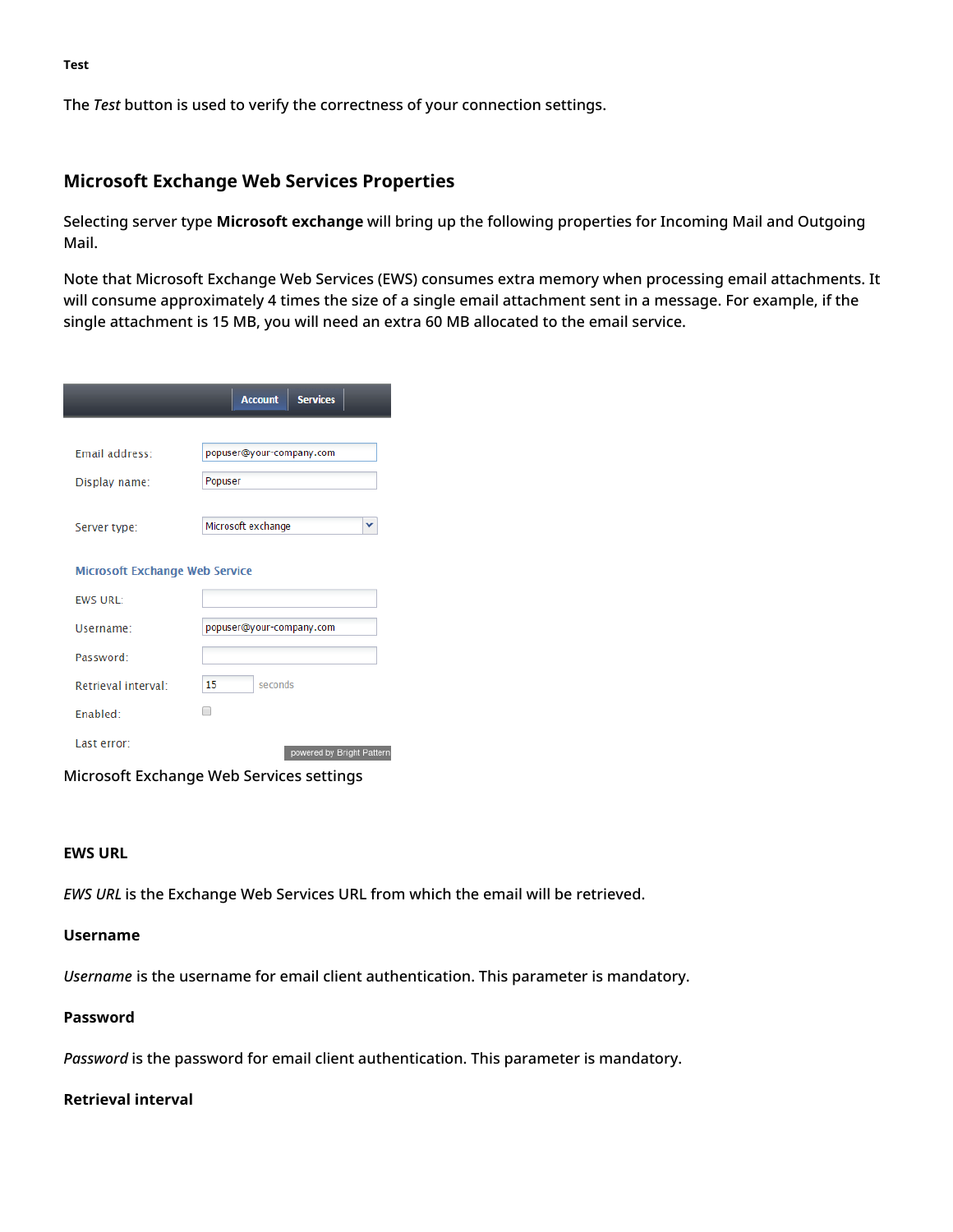*Retrieval interval* is the mail retrieval period. By default, the account is checked for the presence of new mail every 15 seconds. Some mail servers may be configured to lock out accounts that access mailboxes at this rate due to excessive activity. If this is the case, use this Incoming Mail, Retrieval interval parameter to increase the retrieval period to any value between 15 and 86400 seconds.

### <span id="page-9-0"></span>**Enabled**

*Enabled* indicates whether the account is currently enabled. Accounts can be disabled manually or automatically, as described. Accounts can only be enabled manually.

After incoming emails have been retrieved for processing, the emails will stay in the mailbox, will be marked as read, and will be retrieved repeatedly. The system will detect that the emails already exist in the database and will not create multiple copies in the database/disk. It is possible to delete emails from EWS by setting up retention rules directly on the exchange server. Note that deleting them from the system does not impact the emails on EWS, as they are marked as read and are still kept on EWS.

If an account is disabled, you should check the Last error message. If the message indicates that the account has been disabled, reconfigure your Microsoft Exchange Web Services server for full access, and enable the account manually.

### <span id="page-9-1"></span>**Last error**

In case the account has been disabled automatically (see above), the*Last error* parameter displays the error message that caused the system to disable the account. This parameter is read-only.

#### <span id="page-9-2"></span>**Bulk delete received email**

This button allows you to delete emails received by the system in bulk. Specifically, when the button is selected a window pops, which allows you to configure emails to be deleted that were received between a range of dates and hours for a selected time zone. Note that you must select the **Delete** button in the window in order to confirm the bulk deletion.

**Note**: This button is available to users with credentials for the Service Provider application*only*. That is, you must log in to the Contact Center Administrator application with your system credentials (e.g., *sys:user\_name*).

| Bulk delete received email |                                                                                    |  |  |
|----------------------------|------------------------------------------------------------------------------------|--|--|
|                            | This is a last resort feature and should only be used for emails imported in error |  |  |
| Between:                   | and $1/2/22$<br>1/1/22<br>h:mm a<br>⊡<br>h:mm a                                    |  |  |
| Timezone:                  | +00:00 Etc/UTC<br>v                                                                |  |  |
| Subject:                   | Duplicate import                                                                   |  |  |
|                            |                                                                                    |  |  |
|                            | Delete<br>Cancel                                                                   |  |  |

Deletion of emails in bulk is reserved for service providers only

## <span id="page-9-3"></span>**Services tab**

The Services tab presents settings related to email services.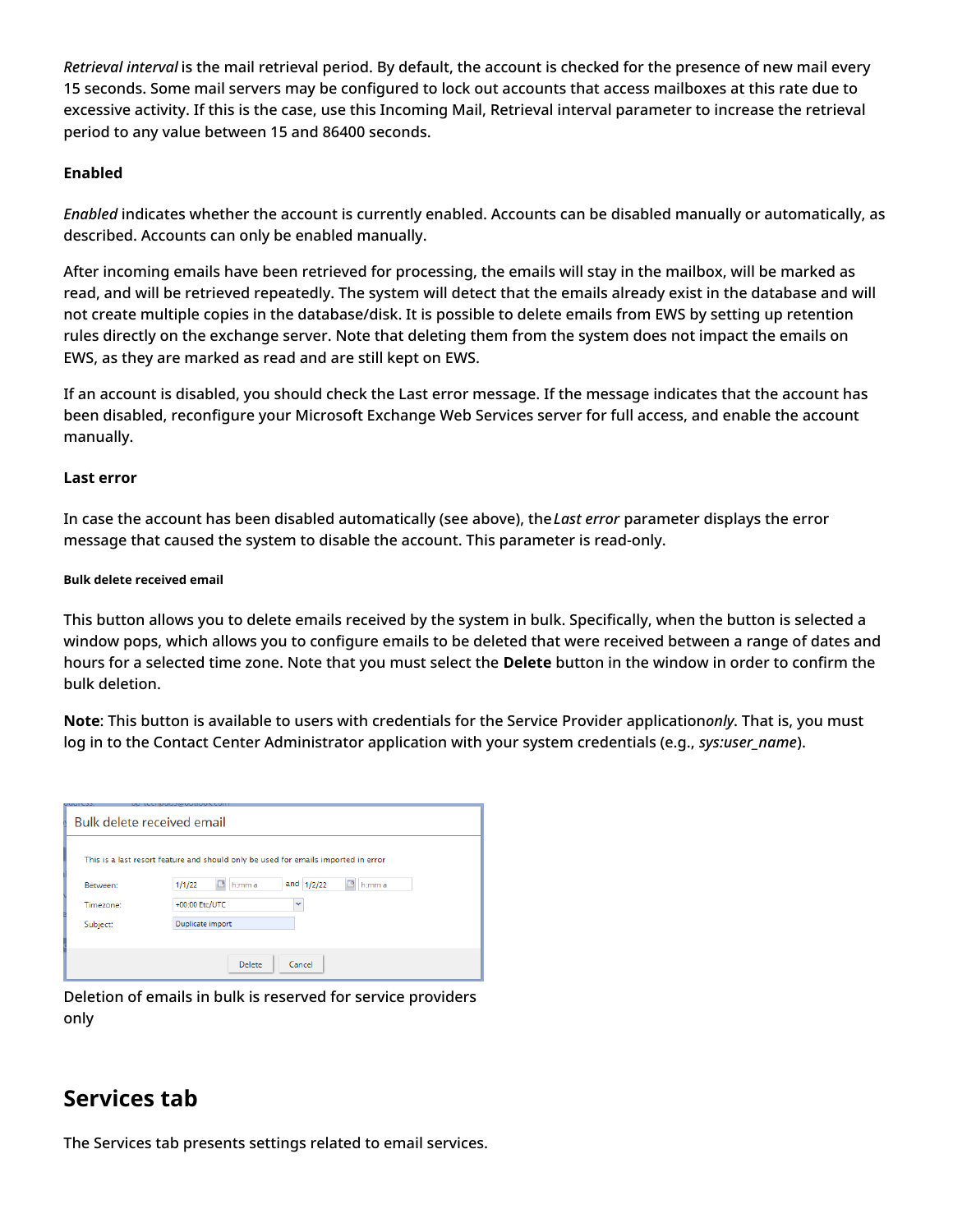|                                                      | <b>Account</b>                                        | <b>Services</b> | <b>Case Fields</b> |                                           |
|------------------------------------------------------|-------------------------------------------------------|-----------------|--------------------|-------------------------------------------|
|                                                      |                                                       |                 |                    |                                           |
| Default service:                                     | CupIQ Accounts Payable (AP)                           | v               |                    |                                           |
| Default priority:                                    | 1                                                     |                 |                    |                                           |
| Customer reply<br>priority:                          | $\mathbf{1}$                                          |                 |                    |                                           |
| Ignore Reply-To<br>header:                           | ∩                                                     |                 |                    |                                           |
| Set language skill<br>based on detected<br>language: | $\overline{\mathscr{C}}$                              |                 |                    |                                           |
| Insert thread id in<br>email subject:                | $\blacktriangledown$                                  |                 |                    |                                           |
| <b>Optional Filters</b>                              |                                                       |                 |                    |                                           |
| Language                                             | <b>Keywords</b>                                       |                 |                    | <b>Service and Priority</b>               |
| $<$ Any $>$                                          | "account" OR "pay" OR "owe" OR "bill" OR<br>"invoice" |                 |                    | CupIQ Accounts Payable (AP)<br>Priority 1 |
| add filter                                           |                                                       |                 |                    |                                           |
| <b>Natural Language Understanding</b>                |                                                       |                 |                    |                                           |
| Integration account:                                 | v<br>$<<$ None $>>$                                   |                 |                    |                                           |
| Salesforce.com synchronization                       |                                                       |                 |                    |                                           |
| Integration account:                                 | v<br>$<<$ None $>>$                                   |                 |                    |                                           |
|                                                      |                                                       |                 |                    |                                           |

#### Email > Services properties

### <span id="page-10-0"></span>**Default service**

*Default service* is the email service that will be associated with emails arriving via this entry if categorization rules are not set or do not provide any keyword matches. This parameter is mandatory.

### <span id="page-10-1"></span>**Default priority**

*Default priority* is the queueing priority that will be given to emails attributed to the *default service*. Priority determines the position of the email interaction requesting the default service in the queue, relative to email interactions associated with other services that are competing for the same agents.

The value range is from 1 (the lowest and the default value) to 100. Unlike other media types, the priority of email is absolute (i.e., an email with a higher priority always will be distributed to a qualified resource before emails with lower priority regardless of the time any of those emails spent in the queue).

### <span id="page-10-2"></span>**Customer reply priority**

*Customer reply priority* is the queuing priority of customer emails related to existing email threads.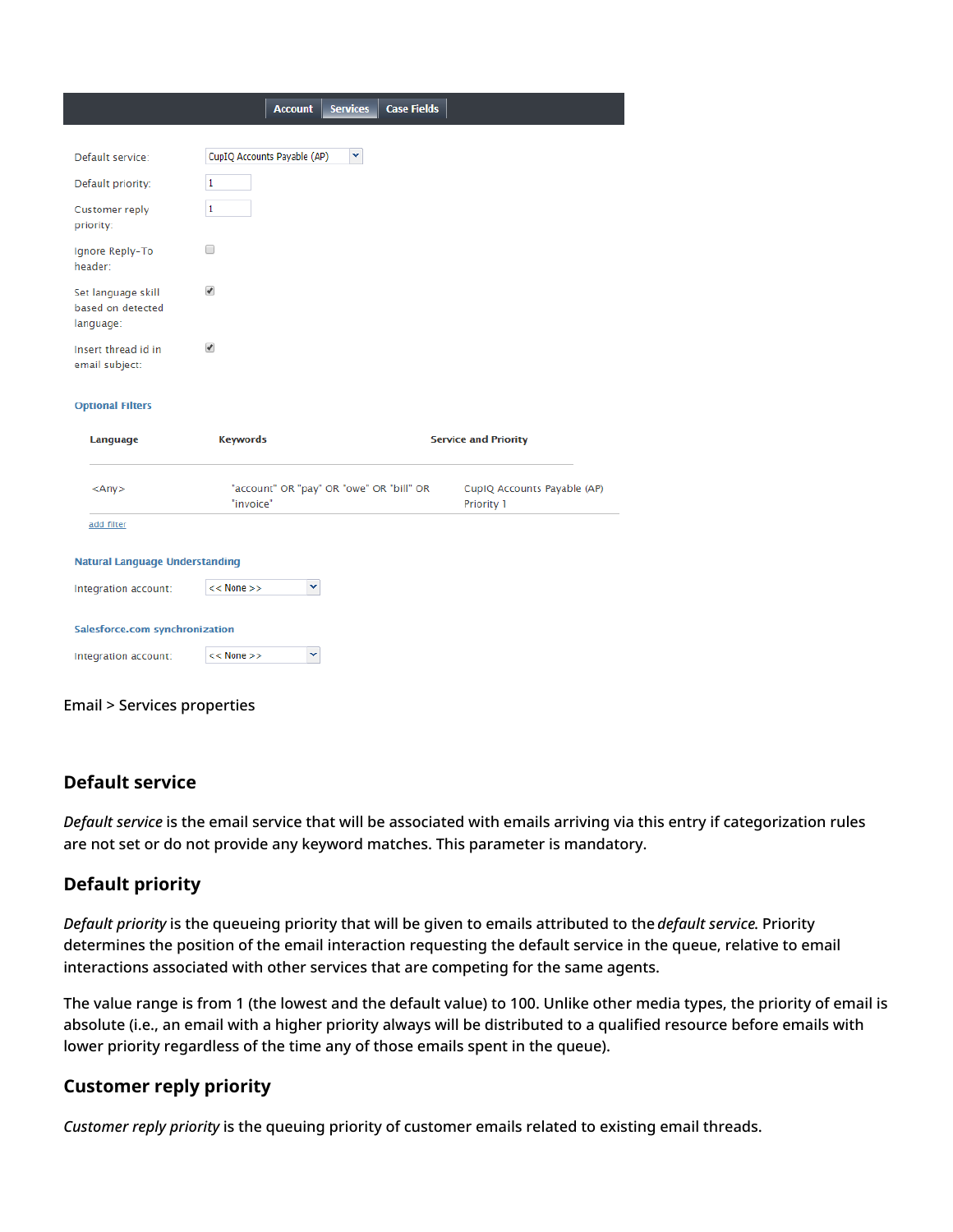The system automatically checks whether an incoming email may be part of an existing email thread (e.g., after receiving a reply to an original email request, the customer may have additional questions). Such emails bypass the keyword-based analysis. Instead, they are automatically attributed to the same service as the original request. This parameter allows you to distribute such emails with a higher priority than any new email requests.

For more information about email priority, see the description of the*Default priority* setting.

### <span id="page-11-0"></span>**Ignore Reply-To Header**

The *Ignore Reply-To Header* checkbox, when selected, allows the system to ignore the header in the reply-to field of an email. When this setting is checked, the behavior is as follows:

- The *From* field is used for identification.
- The *From* field is used for agent replies.
- The *Return-Path* header is used for auto-replies.

If this setting is unchecked, the behavior is as follows:

- If a reply-to header is present, it is used for identification, agent replies, and auto-replies.
- If a reply-to header is missing, the behavior is the same as if the**Ignore Reply-To Header** box is checked.

### <span id="page-11-1"></span>**Set Language Skill Based on Detected Language**

The *Set Language Skill Based on Detected Language* checkbox, when selected, allows the following:

- Emails with undetected languages will be sent to the default email service regardless of keyword matches.
- If the detected language of an email is not in the call center's list of configured languages, the email will be sent to the default email service, regardless of keyword matches.

### <span id="page-11-2"></span>**Insert thread id in email subject**

When disabled, the *Insert thread id in email subject* checkbox excludes the email case's [thread](https://help.brightpattern.com/5.3:Agent-guide/UnderstandingEmailCasesandThreads#Threads) ID from the email's subject line. Note that this setting is automatically enabled for existing email entries; if you are creating a new scenario entry for email, this setting is not enabled.

Note that if you disable this option, the thread ID will instead be inserted in one of the hidden fields in the email body. In this case, possible auto-replies (e.g., "out of the office" messages) may not always be processed correctly as part of the case. Therefore, if processing of auto-replies is important for your case workflow, you should keep this the thread ID in the email subject.

### <span id="page-11-3"></span>**Optional Filters**

*Optional Filters* is where you add the list of filters that will be used to assign emails arriving at the given email scenario entry to different services using keyword-based analysis of the email subjects and body text.

To add a filter, click **add**.

Filters are checked for possible keyword matches in the order in which they appear on the list. As soon as a match is found, the corresponding service and priority are assigned to the email interaction. Note that this order may be affected by the language setting of the filter. See the description of the **[Language](https://help.brightpattern.com/5.3:Contact-center-administrator-guide/ServicesandCampaigns/EmailTab/?action=html-localimages-export#Language) setting for more details.** 

Newly created filters will appear at the end of the list. To change the position of a filter in the list, drag it to the desired location.

To edit or remove an existing filter, hover over it and select the desired function.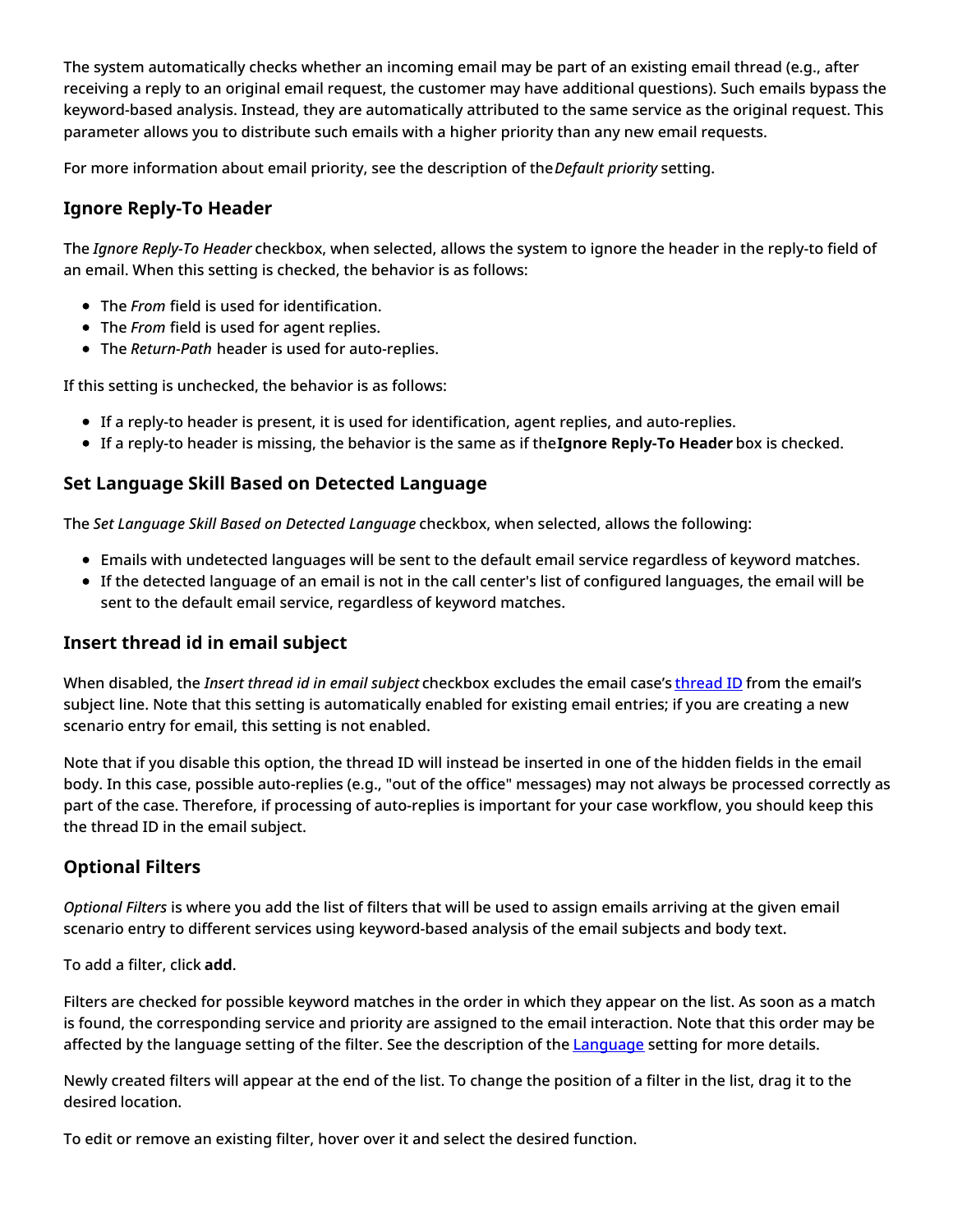### <span id="page-12-0"></span>**Language**

The *Language* setting is where you select the language in which the keywords of the given filter will be written. This setting only matters if the filter's keywords may have different meanings in different languages. Otherwise, leave this parameter set to the default value **<Any>**. The list of languages here is limited to the [configuredLanguage](https://help.brightpattern.com/5.3:Contact-center-administrator-guide/ServicesandCampaigns/EmailTab/?action=html-localimages-export#topic_contact-center-administrator-guide.2Flanguageskills) Skills that are auto-detectable.

Initially, the system will try to detect the language of the email text automatically. If the language is not identified, only the filters set to *Any* will be checked for keyword matches. If the language is identified, the system will first check the filters set to *Any* and then check the filters set to the detected language.

### <span id="page-12-1"></span>**Keywords**

*Keywords* are the keyword expressions that you specify. Each keyword/phrase in the expression must be set in quotation marks. Logical expressions can include logical operators AND, OR, XOR, NOT, and parentheses (e.g., *"connection loss" AND ("router" OR "modem")*).

### <span id="page-12-2"></span>**Service and Priority**

The *Service* is the email service that will be associated with email interactions matching this filter.

The *Priority* is the priority that will be assigned to email interactions matching the filter. For more information about email priority, see the description of the *Default priority* setting.

| Language:              | English                                                                    | v |
|------------------------|----------------------------------------------------------------------------|---|
| Filter keywords:       |                                                                            |   |
| loss") AND "internet") | Example: (("modem" OR "router" OR "packet drop" OR "jitter" OR "connection |   |
|                        |                                                                            | G |
| Service:               | EmailService                                                               | v |
| Priority:              | 1                                                                          |   |

Language, keywords, service, and priority can be configured all at once

### <span id="page-12-3"></span>**Natural Language Understanding**

Our contact center solution integrates with IBM Watson to provide Natural Language Understanding (NLU) functionality and sentiment analysis capabilities to your tenant on a per-service basis. To enable NLU for email scenario entries, select the applicable integration account from the *Natural Language Understanding* drop-down menu.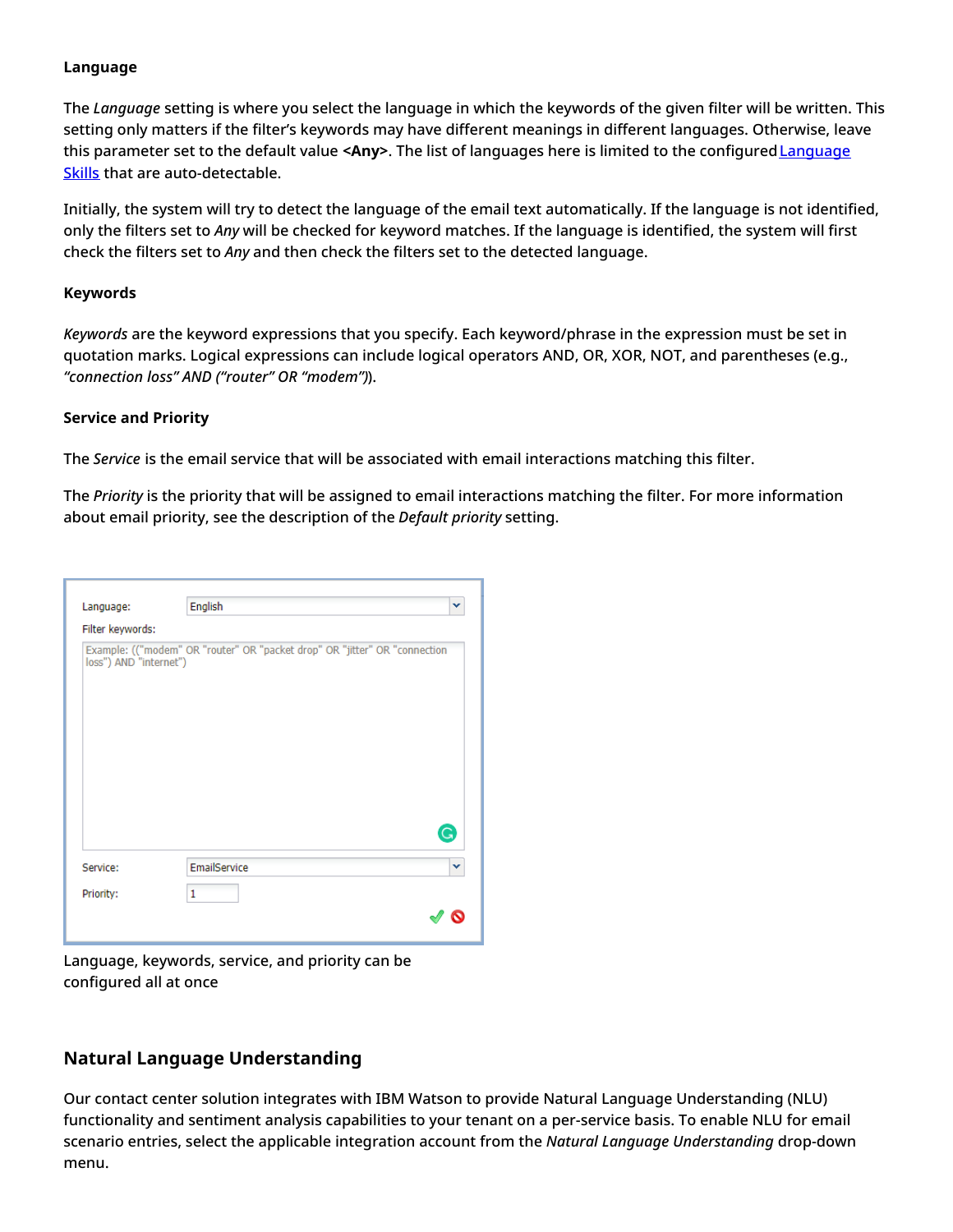### <span id="page-13-0"></span>**Integration account**

The default integration account is *< < None > >*. If no integration accounts are listed, that means no integration accounts of the type "Natural Language Understanding" have been configured for your tenant. To add an integration account, see section [Integration](https://help.brightpattern.com/5.3:Contact-center-administrator-guide/ServicesandCampaigns/EmailTab/?action=html-localimages-export#topic_contact-center-administrator-guide.2Fintegrationaccounts) Accounts of the *Contact Center Administrator Guide*.

### <span id="page-13-1"></span>**Salesforce.com synchronization**

If your contact center is integrated with [Salesforce.com](https://help.brightpattern.com/5.3:Contact-center-administrator-guide/ServicesandCampaigns/EmailTab/?action=html-localimages-export#topic_contact-center-administrator-guide.2Fcallcenterconfiguration.2Fintegrationaccounts.2Fsalesforce.com) (SFDC), emails from the Agent Desktop application can be synchronized with SFDC for routing and reporting. Emails from Agent Desktop link to SFDC Person Accounts, Contacts, and Accounts. Note that you may configure [Screenpop](https://help.brightpattern.com/5.3:Contact-center-administrator-guide/ServicesandCampaigns/EmailTab#Screenpop_URL) URL to make synchronized SFDC cases pop in Agent Desktop.

With this setting enabled, the following happens for all incoming and outgoing email:

- Emails are received and processed by agents in Agent Desktop.
- After emails are processed, the system conducts a search in Salesforce.com using Salesforce Object Query Language (SOQL). The search looks in *Contact* objects for field *Email* (i.e., the customer's email, specifically "from" or "to" fields based on the message direction). The search also looks in *Users* objects for field *Email* (i.e., the agent's email, specifically the "from" field based on message direction).
	- $\circ$  If multiple matches are found, the search takes the first result.
	- $\circ$  If a new Agent Desktop case was created, a new SFDC case is created.
- Whether a match was found or a new case was created, the system creates an*EmailMessage* object for the match, which passes case ID, related case ID, activity ID, and attachment data.
	- If an email contains an attachment, the system creates an*Attachment* object.
- Finally, the system creates a *Task* object, which contains user, case, account, and contact data.

If neither a matching contact nor a matching user is found, the case is not created (i.e., only known addresses are synchronized); if the case is not created, neither the first nor subsequent messages are synchronized.

If the [Screenpop](https://help.brightpattern.com/5.3:Contact-center-administrator-guide/ServicesandCampaigns/EmailTab#Screenpop_URL) URL setting is configured with a Salesforce URL, note the following:

- After emails are received and processed in Agent Desktop, cases and emails are synchronized to SFDC as cases and emails in Activity history, and they are linked to an agent (user) and a contact.
- The first email routed in such a way results in a screen pop of the customer/contact record in SFDC.
- Agent Desktop will also display the contact and activity history (if contact feature is used).
- Each subsequent email results in a screen pop of the SFDC case.
- Bright Pattern Contact Center would retain all of the routing control and reporting data. Switching between two screens (Agent Desktop and SFDC) is required.

Note that Bright Pattern and SFDC need to be integrated on both the server and client side. For more information on SFDC integration, see the **[Salesforce.com](https://help.brightpattern.com/5.3:Contact-center-administrator-guide/ServicesandCampaigns/EmailTab/?action=html-localimages-export#topic_sfdc-integration-guide.2Fpurpose) Integration Guide**.

### <span id="page-13-2"></span>**Integration account**

The default integration account is *< < None > >*. If no integration accounts are listed, that means no integration accounts of the type "Salesforce.com" have been configured for your tenant. To add an integration account, see the the *Contact Center Administrator Guide*, section [Integration](https://help.brightpattern.com/5.3:Contact-center-administrator-guide/ServicesandCampaigns/EmailTab/?action=html-localimages-export#topic_contact-center-administrator-guide.2Fintegrationaccounts) Accounts.

## <span id="page-13-3"></span>**Case Fields Tab**

You may utilize [custom](https://help.brightpattern.com/5.3:Contact-center-administrator-guide/ServicesandCampaigns/EmailTab/?action=html-localimages-export#topic_contact-center-administrator-guide.2Fcustomfields) case fields when configuring email to pull data from email subject line and body; these custom case fields then can be used in custom reporting fields.